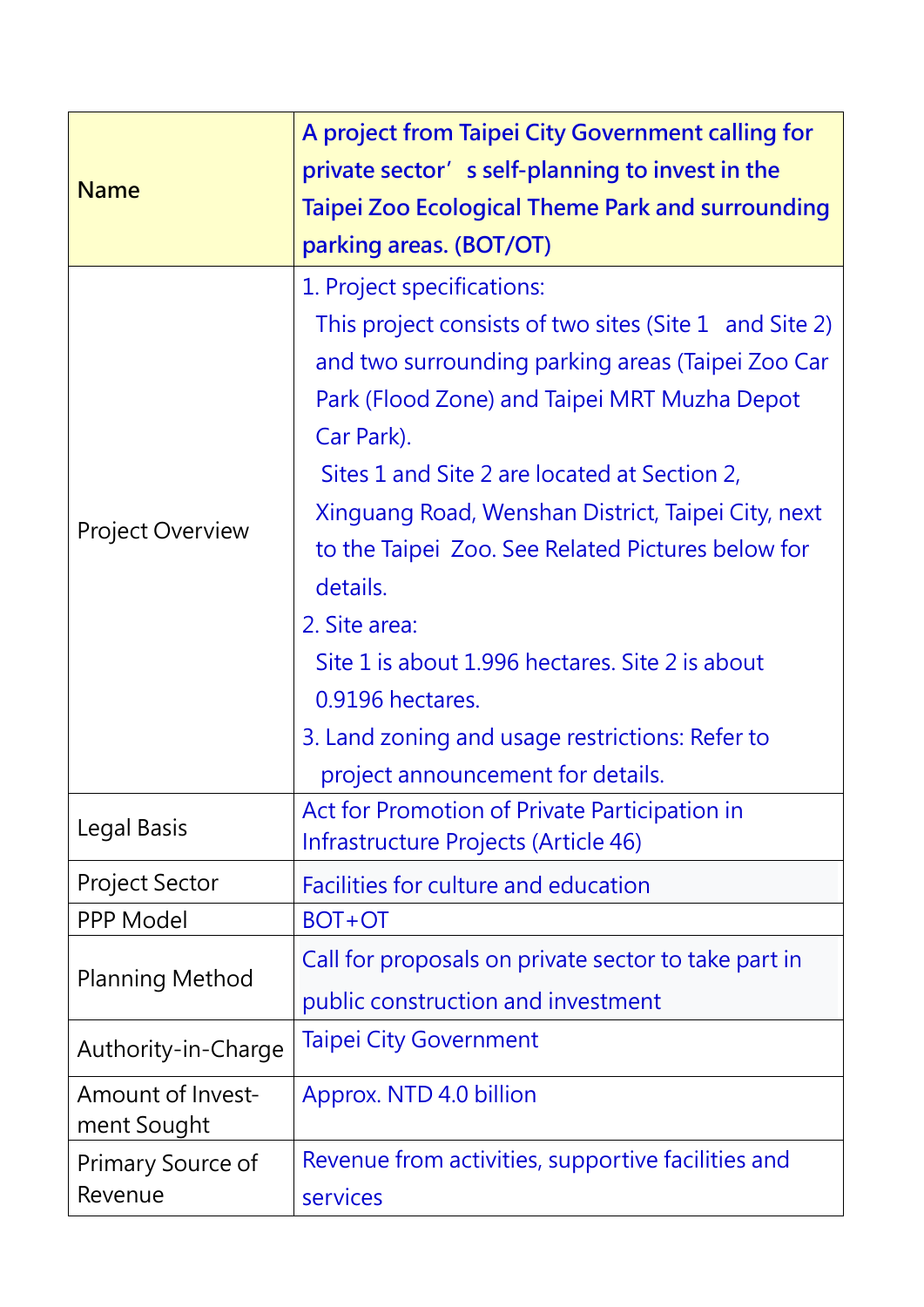| <b>Shareholders Esti-</b>                            | N/A                                                                                                                                                                                                                                                                                 |
|------------------------------------------------------|-------------------------------------------------------------------------------------------------------------------------------------------------------------------------------------------------------------------------------------------------------------------------------------|
| mated Rate of Re-                                    |                                                                                                                                                                                                                                                                                     |
| turn                                                 |                                                                                                                                                                                                                                                                                     |
| <b>Concession Period</b>                             | 50 years                                                                                                                                                                                                                                                                            |
| <b>Current Status</b>                                | Project announcement                                                                                                                                                                                                                                                                |
| Schedule                                             | 1. Project announcement and investor solicitation<br>(May 2021 ~ Jan. 2022)<br>2. Investor evaluation, review and selection (Jan.<br>$2022 \sim$ Jul. 2023) (18 months)<br>3. Private sector organizing, contract negotiation<br>and signing<br>(Jul. 2023 ~ Sep. 2024) (14 months) |
| Applicability of For-<br>eign Investment             | Foreign investment applicable                                                                                                                                                                                                                                                       |
| Applicability of<br>Mainland Capital In-<br>vestment | Mainland capital inapplicable                                                                                                                                                                                                                                                       |
| <b>Other Related Infor-</b><br>mation                | N/A                                                                                                                                                                                                                                                                                 |
| <b>Expected Social and</b>                           | 1. Stimulate regional development;                                                                                                                                                                                                                                                  |
|                                                      | 2. Increase financial and tax income;                                                                                                                                                                                                                                               |
| <b>Economic Benefits</b>                             | 3. Promote ecological conservation and education                                                                                                                                                                                                                                    |
|                                                      | for sustainable development                                                                                                                                                                                                                                                         |
| <b>Contact at Author-</b><br>ity-in-Charge           | <b>Taipei Zoo Visitor Services Section</b>                                                                                                                                                                                                                                          |
|                                                      | Yan-Jun, Lai                                                                                                                                                                                                                                                                        |
|                                                      | TEL: (02)2938-2300 ext. 605                                                                                                                                                                                                                                                         |
|                                                      | FAX: (02)2938-2316                                                                                                                                                                                                                                                                  |
|                                                      | Email: wlx100@zoo.gov.tw                                                                                                                                                                                                                                                            |
|                                                      | Address: No.30, Sec.2, Xinguang Rd., Taipei City                                                                                                                                                                                                                                    |
|                                                      | 11656, Taiwan                                                                                                                                                                                                                                                                       |
|                                                      |                                                                                                                                                                                                                                                                                     |